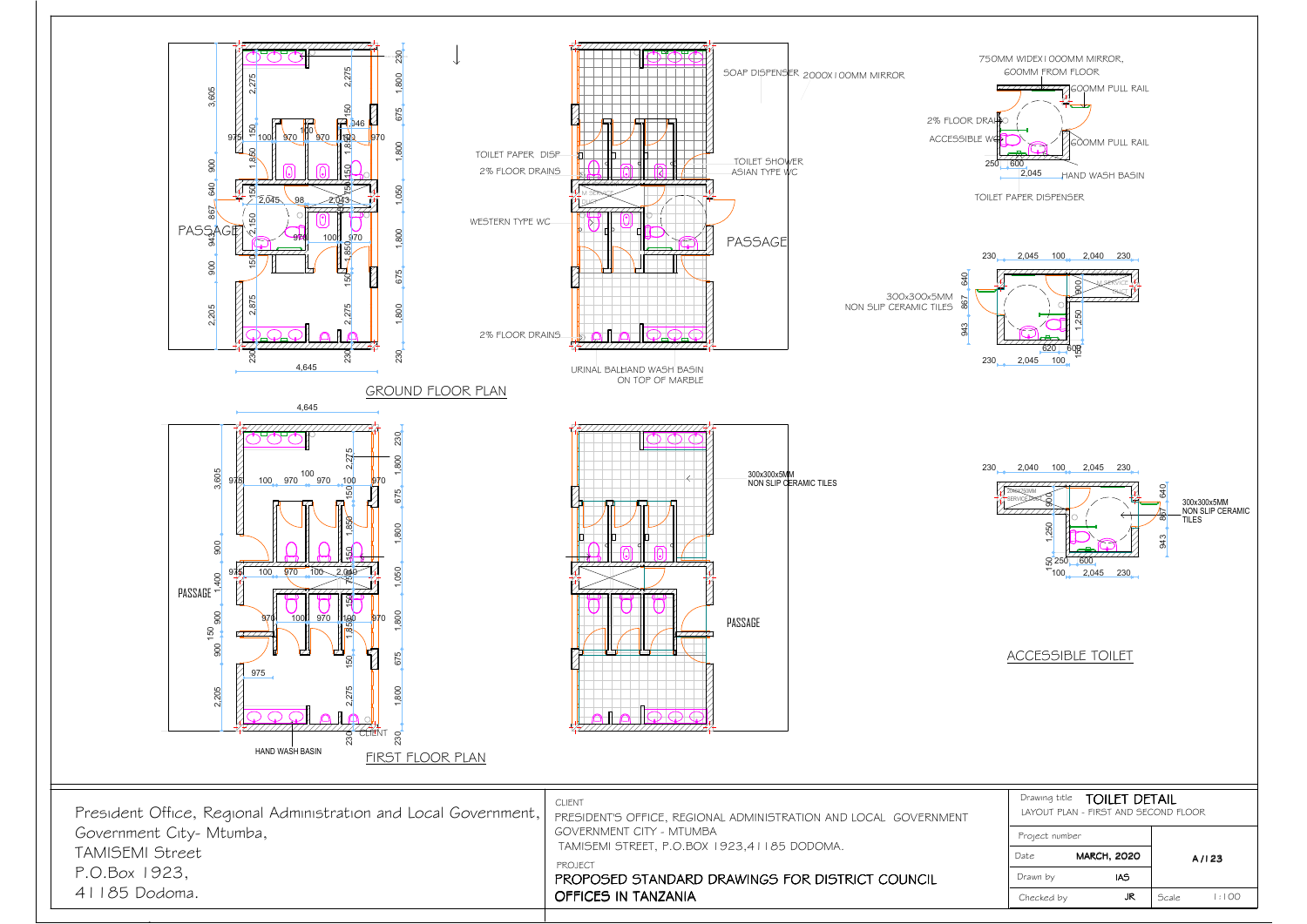*TAMISEMI Street*

*P.O.Box 1923,41185 Dodoma.*



| Drawing title<br><b>TOILET DETAIL</b> |                        |        |       |
|---------------------------------------|------------------------|--------|-------|
|                                       | <b>TYPICAL SECTION</b> |        |       |
| Project number                        |                        |        |       |
| Date                                  | <b>MARCH, 2020</b>     |        | A/124 |
| Drawn by                              | <b>IAS</b>             |        |       |
| Checked by                            | JR.                    | Scale. | :100  |

*PROJECT*

 *PROPOSED STANDARD DRAWINGS FOR DISTRICT COUNCILOFFICES IN TANZANIA*

 *TAMISEMI STREET, P.O.BOX 1923,41185 DODOMA.*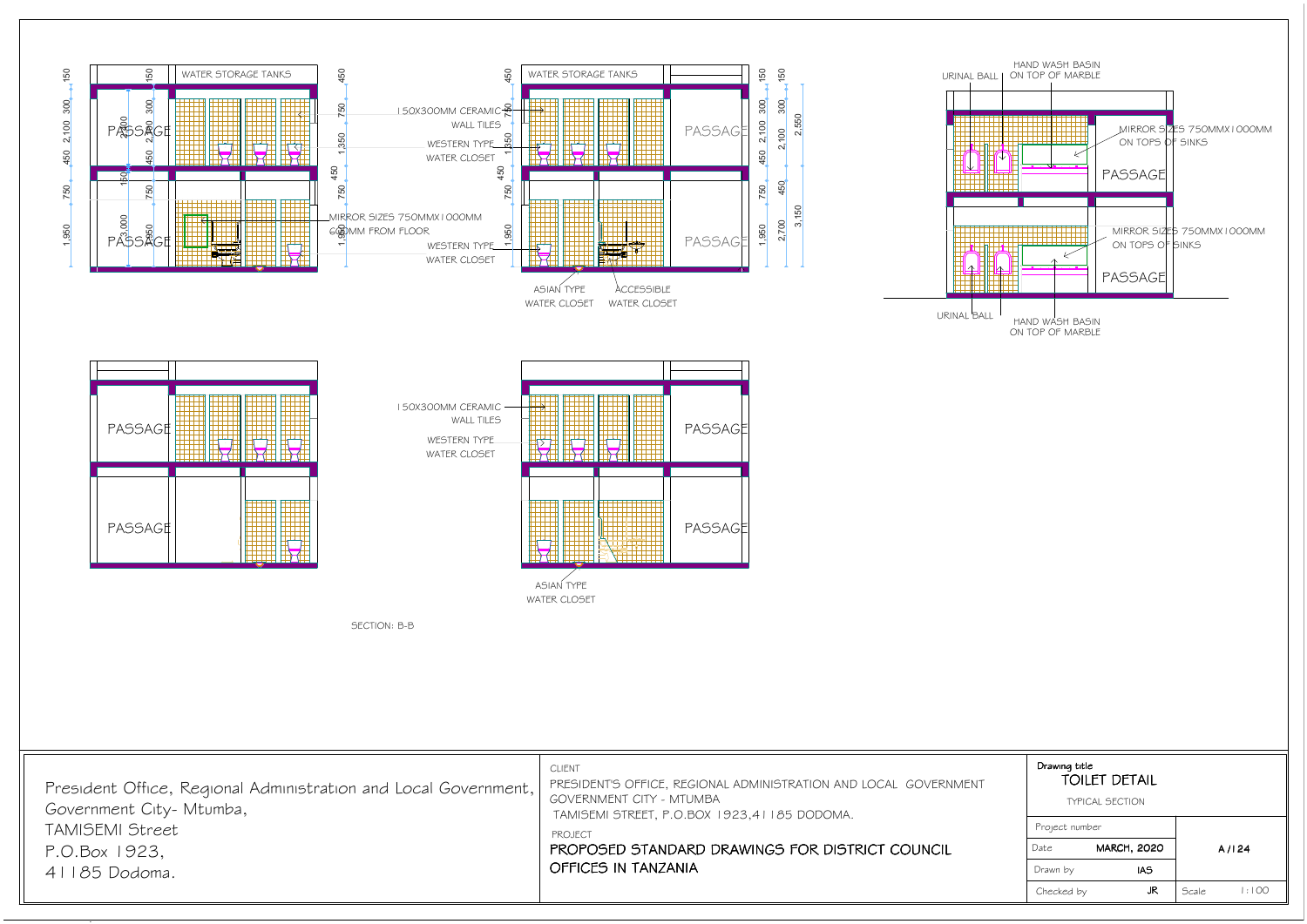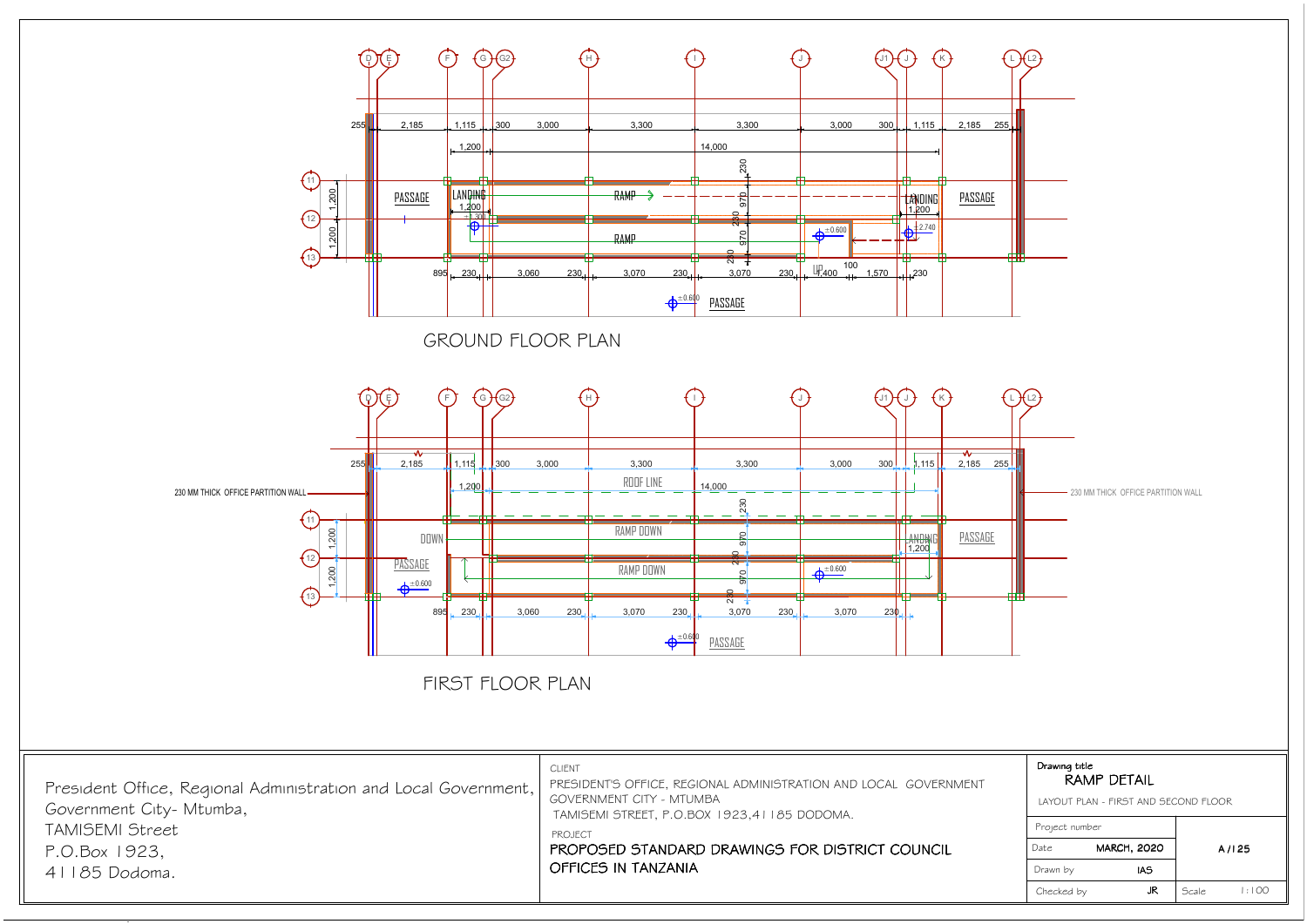

| Drawing title<br><b>TYPICAL SECTION</b> | <b>RAMP DETAIL</b>               |        |       |
|-----------------------------------------|----------------------------------|--------|-------|
| Project number                          |                                  |        |       |
| Date<br>Drawn by                        | <b>MARCH, 2020</b><br><b>IAS</b> |        | A/I2G |
| Checked by                              | JR.                              | Scale. | . OO  |

*900 MM REINFORCED CONCRETE HANDRAIL TO ENG DETAILS*

| President Office, Regional Administration and Local Government,   PRESIDENT'S OFFICE, REGIONAL ADMINISTRATION AND LOCAL GOVERNMENT | <b>CLIENT</b>                                                                 |
|------------------------------------------------------------------------------------------------------------------------------------|-------------------------------------------------------------------------------|
| Government City- Mtumba,                                                                                                           | <b>GOVERNMENT CITY - MTUMBA</b>                                               |
| <b>TAMISEMI Street</b>                                                                                                             | TAMISEMI STREET, P.O.BOX 1923,41185 DODOMA.                                   |
| P.O.Box 1923,                                                                                                                      | PROJECT                                                                       |
| 41185 Dodoma.                                                                                                                      | PROPOSED STANDARD DRAWINGS FOR DISTRICT COUNCIL<br><b>OFFICES IN TANZANIA</b> |

*150 MM THICK REINFORCED CONCRETE RAMP SLAB TO ENG DETAILS 300X230 MM REINFORCED CONCRETE BEAM TO ENG DETAILS*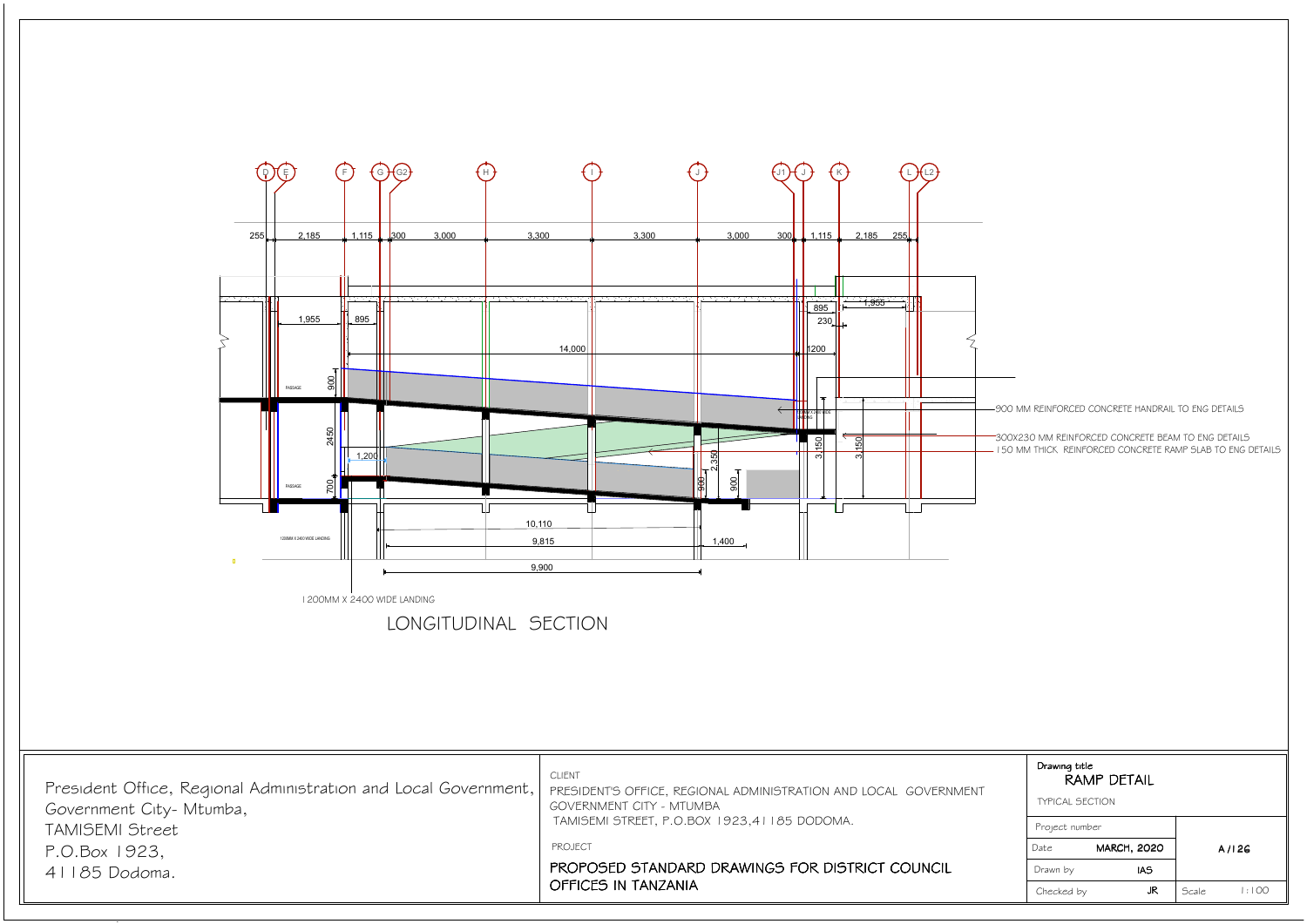

| Drawing title<br><b>AND DETAILS</b> | FURNITURE ARRANGEMENT |       |      |
|-------------------------------------|-----------------------|-------|------|
| Project number                      |                       |       |      |
| <b>MARCH, 2020</b><br>Date          |                       | A/127 |      |
| Drawn by                            | IAS                   |       |      |
| Checked by                          | JR                    | Scale | .100 |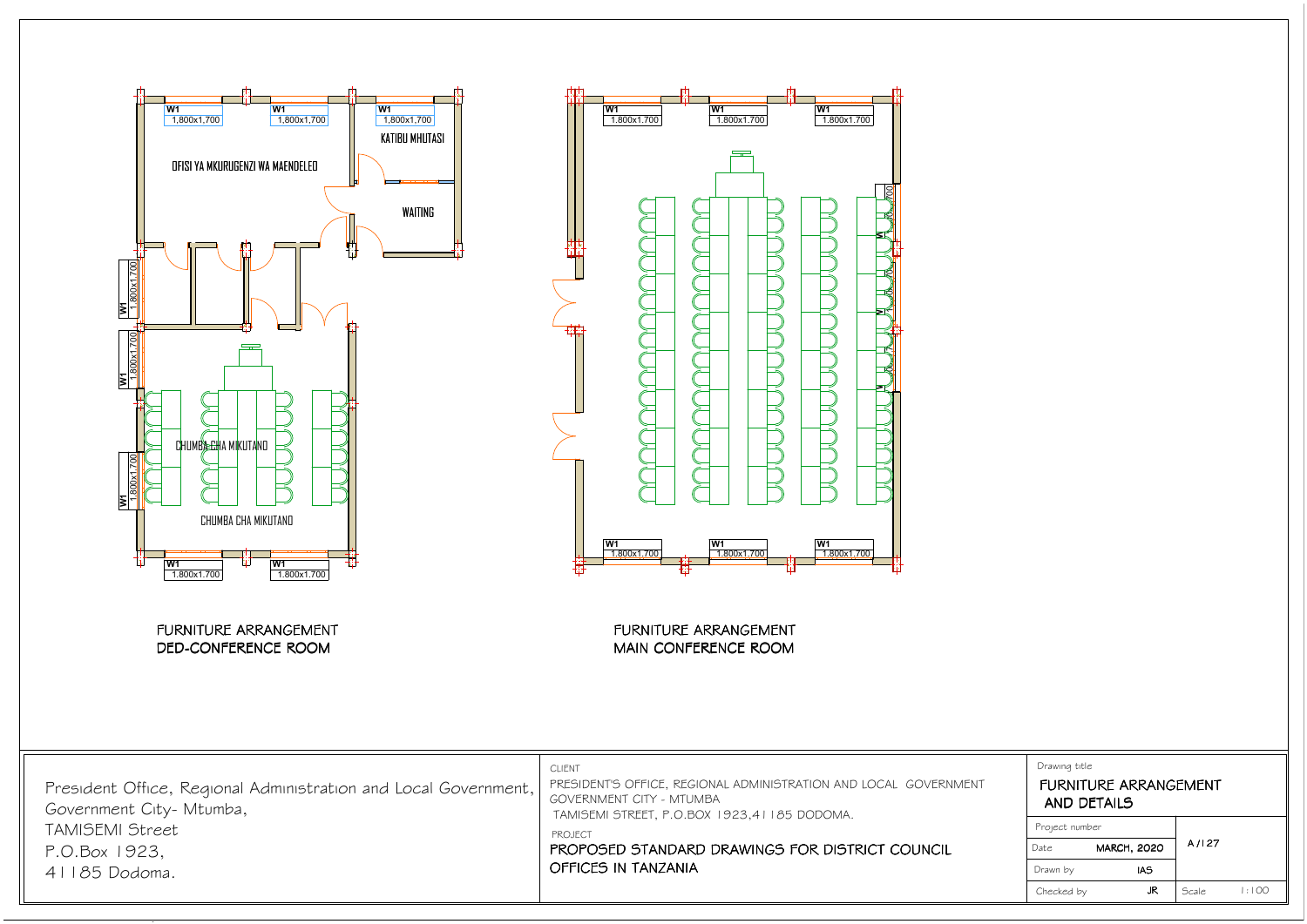| Drawing title<br><b>FENCING WALL</b><br>FLOOR PLAN, SECTION, ELEVATIONS |                    |              |       |
|-------------------------------------------------------------------------|--------------------|--------------|-------|
| Project number                                                          |                    |              |       |
| Date                                                                    | <b>MARCH, 2020</b> |              | A/I28 |
| Drawn by                                                                | IAS                |              |       |
| Checked by                                                              | JR                 | <b>Scale</b> | .100  |

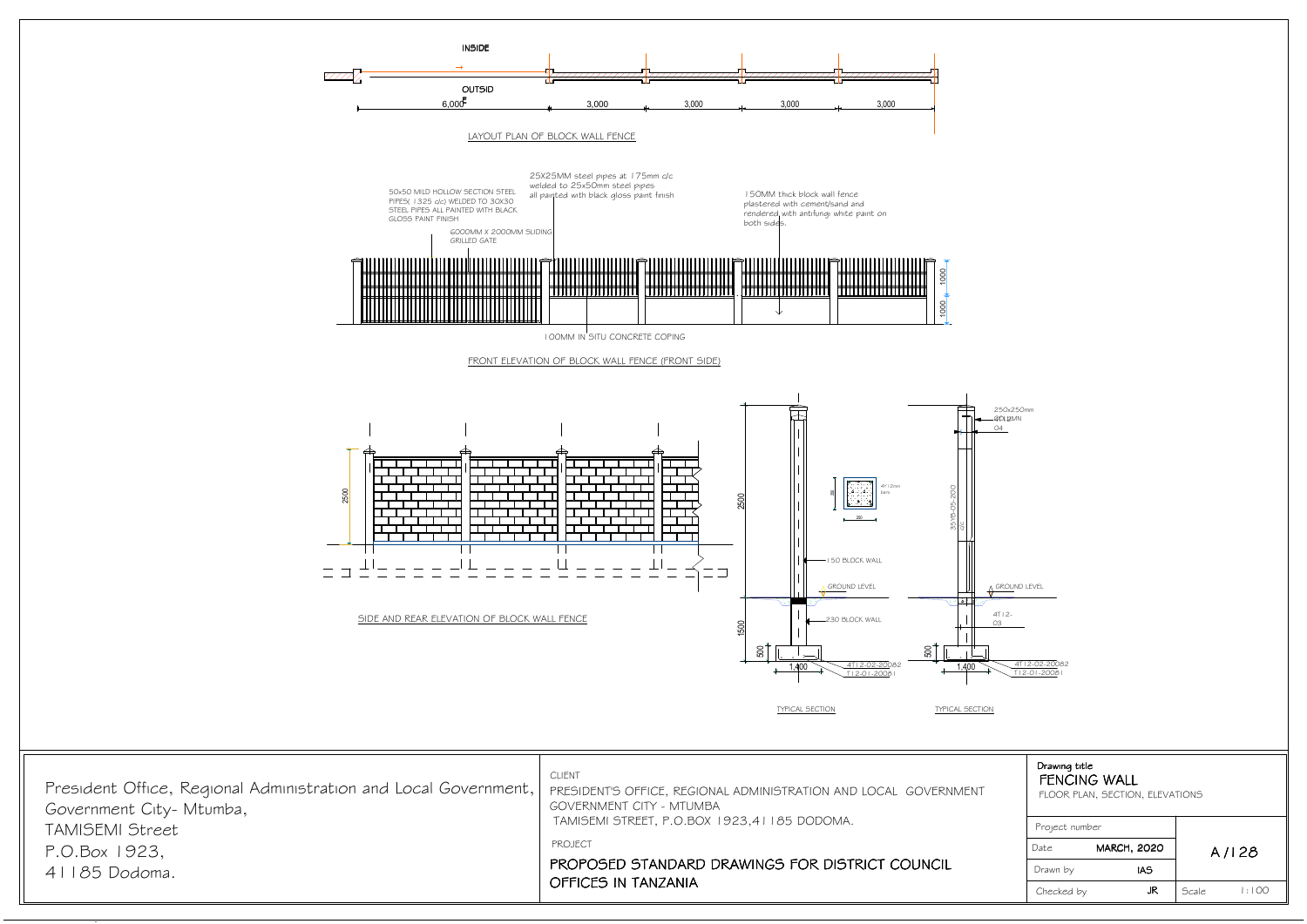

| Drawing title<br>DETAILS- PARTITIONS & HANDRAIL<br><b>ELEVATIONS</b> |                    |              |          |
|----------------------------------------------------------------------|--------------------|--------------|----------|
| Project number                                                       |                    |              |          |
| Date                                                                 | <b>MARCH, 2020</b> |              | A/129    |
| Drawn by                                                             | IAS                |              |          |
| Checked by                                                           | JR                 | <b>Scale</b> | 1 : I OO |

*Profile depth Not less than 80mm Surface treatment Anodized 10-15 microns*

*Glass 5mm clear double tempered glass*

*Notes on Aluminium sliding windows and doors*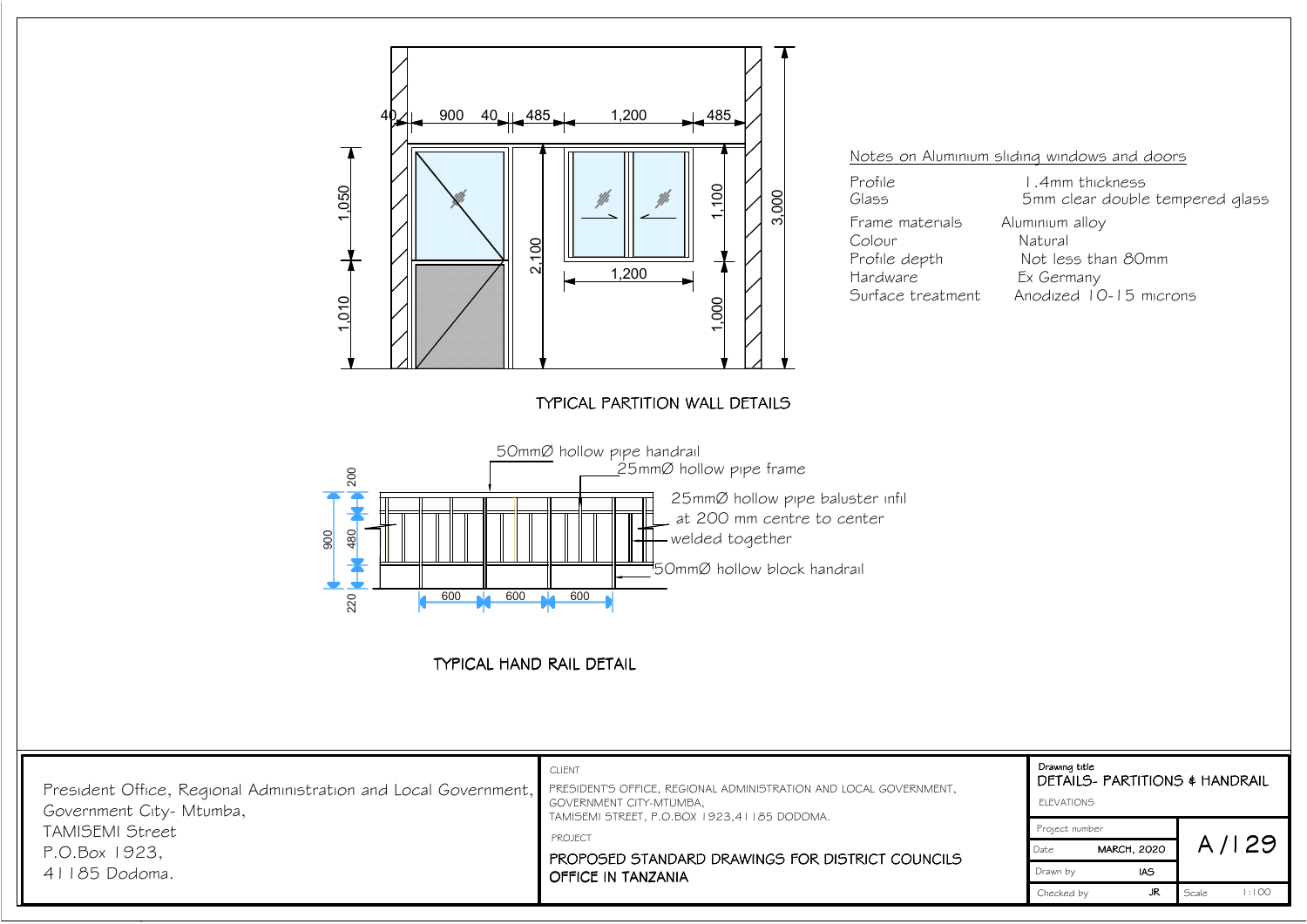

915  $\frac{1}{2}$  915  $\frac{1}{2}$  915  $\frac{1}{2}$  915

,230

3,230



| DOOR & WINDOW SCHEDULE |         |         |              |  |
|------------------------|---------|---------|--------------|--|
| NO.                    | WIDTH   |         | <b>TOTAL</b> |  |
| $D \mid$               | 3,000mm | 3,000mm |              |  |
|                        |         |         |              |  |
| WI                     | 3,000mm | 2,000mm |              |  |

| Drawing title<br>POWER HOUSE BLOCK<br>FLOOR PLAN, \$ ROOF PLAN |                    |       |       |
|----------------------------------------------------------------|--------------------|-------|-------|
| Project number                                                 |                    |       |       |
| Date                                                           | <b>MARCH, 2020</b> |       | A/130 |
| Drawn by                                                       | IAS                |       |       |
| Checked by                                                     | JR                 | Scale | . 00  |

| President Office, Regional Administration and Local Government,   PRESIDENT'S OFFICE, REGIONAL ADMINISTRATION AND LOCAL GOVERNMENT<br>GOVERNMENT CITY - MTUMBA<br>TAMISEMI STREET, P.O.BOX 1923,41185 DODOMA.<br>PROPOSED STANDARD DRAWINGS FOR DISTRICT COUNCIL<br><b>OFFICES IN TANZANIA</b> |
|------------------------------------------------------------------------------------------------------------------------------------------------------------------------------------------------------------------------------------------------------------------------------------------------|
|                                                                                                                                                                                                                                                                                                |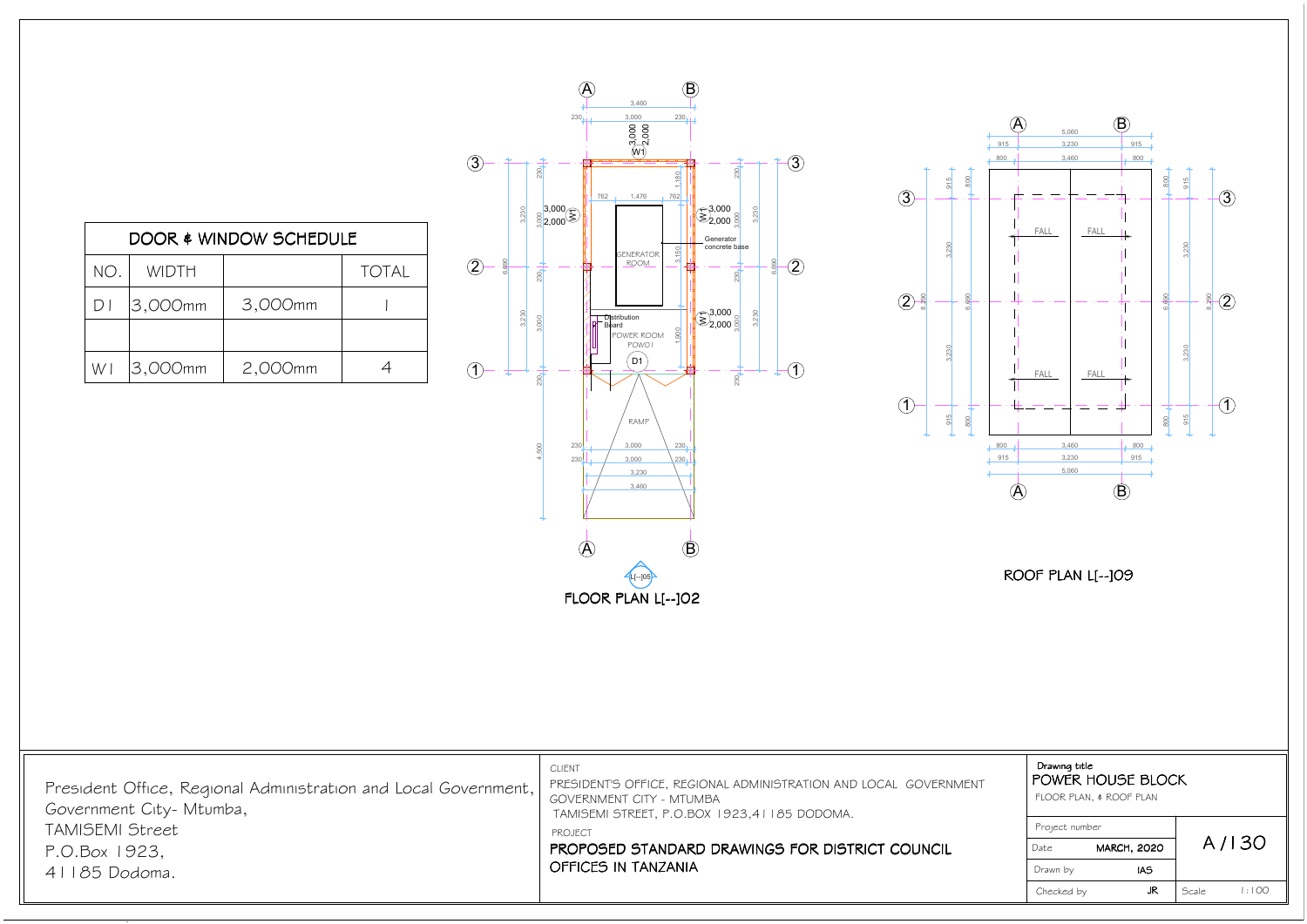

| Drawing title<br>POWER HOUSE BLOCK<br><b>ELEVATIONS</b> |     |              |       |
|---------------------------------------------------------|-----|--------------|-------|
| Project number                                          |     |              |       |
| <b>MARCH, 2020</b><br>Date                              |     |              | A/131 |
| Drawn by                                                | IAS |              |       |
| Checked by                                              | JR  | <b>Scale</b> | . OO  |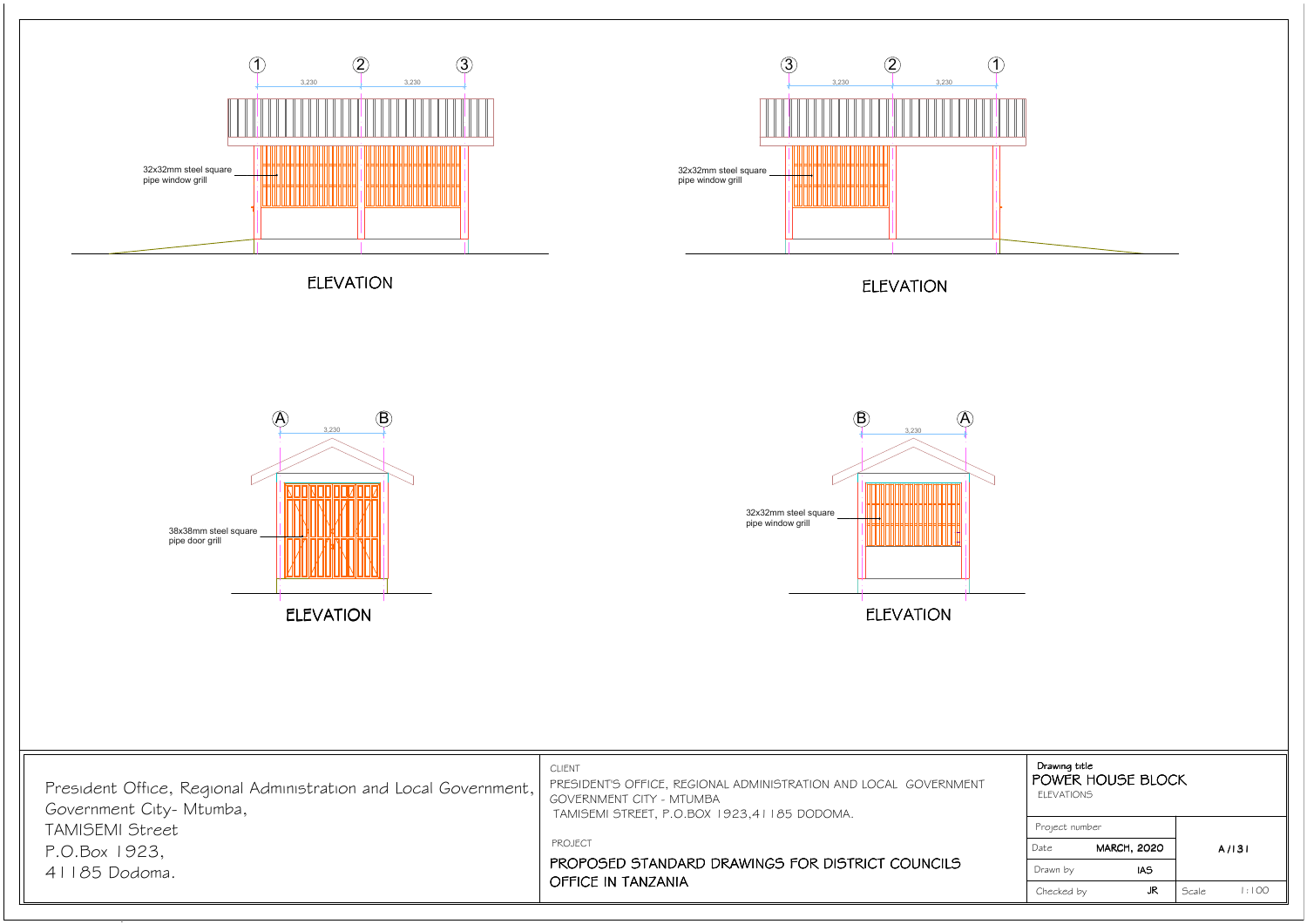*50x100mm Treated Soft wood Wall Plate*

- 
- 
- 



| Drawing title<br><b>SECTIONS</b> | POWER HOUSE BLOCK  |       |       |
|----------------------------------|--------------------|-------|-------|
| Project number                   |                    |       |       |
| Date                             | <b>MARCH, 2020</b> |       | A/132 |
| Drawn by                         | IAS                |       |       |
| Checked by                       | JR.                | Scale | :100  |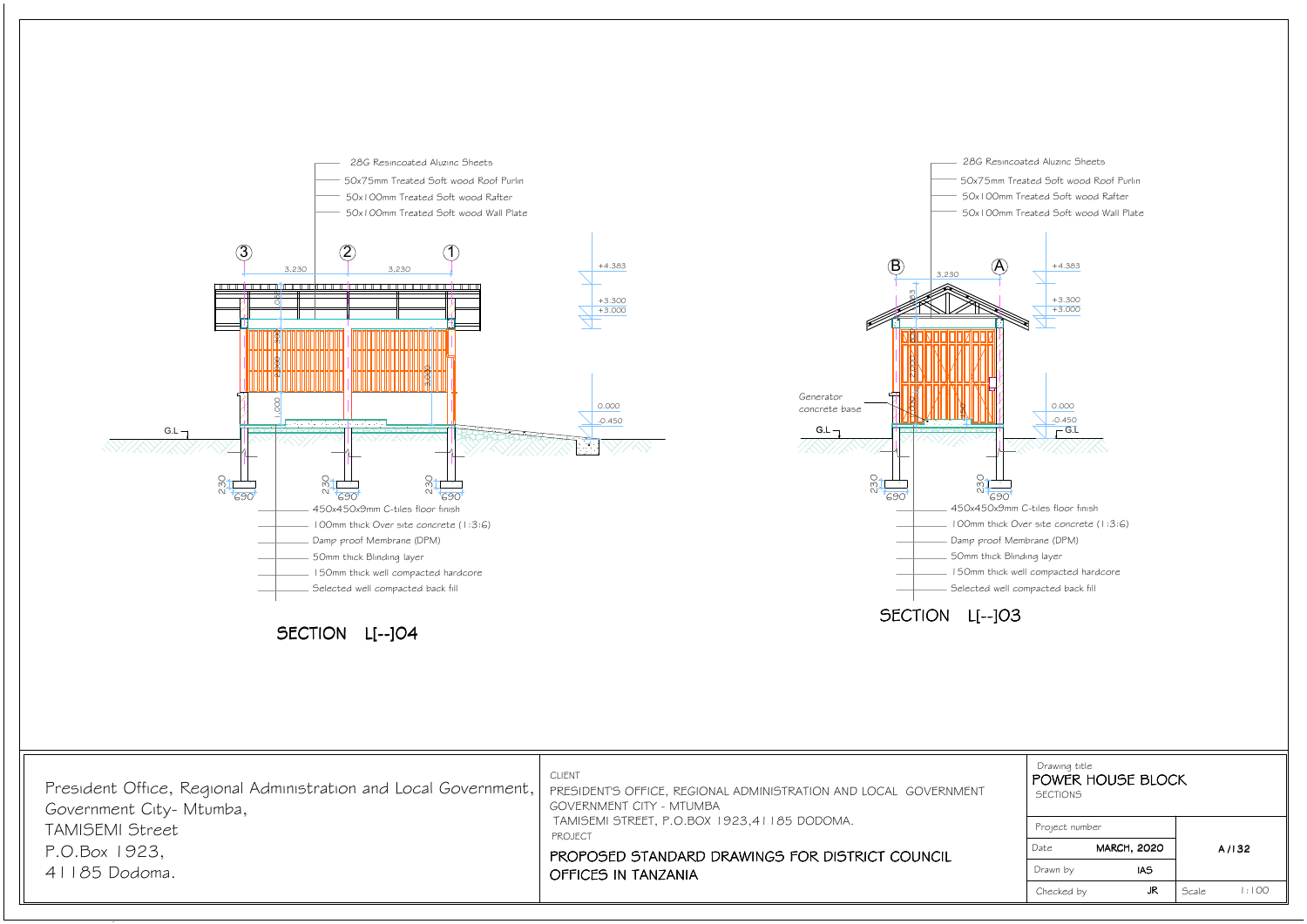*JR*

*Checked by*

*Scale*

*1:100*



| President Office, Regional Administration and Local Government,<br>Government City- Mtumba, | <b>CLIENT</b><br>PRESIDENT'S OFFICE, REGIONAL ADMINISTRATION AND LOCAL GOVE<br>GOVERNMENT CITY - MTUMBA<br>TAMISEMI STREET, P.O.BOX 1923,41185 DODOMA. |
|---------------------------------------------------------------------------------------------|--------------------------------------------------------------------------------------------------------------------------------------------------------|
| TAMISEMI Street                                                                             | <b>PROJECT</b>                                                                                                                                         |
| P.O.Box 1923.<br>$41185$ Dodoma.                                                            | PROPOSED STANDARD DRAWINGS FOR DISTRICT COUNC<br>OFFICES IN TANZANIA                                                                                   |